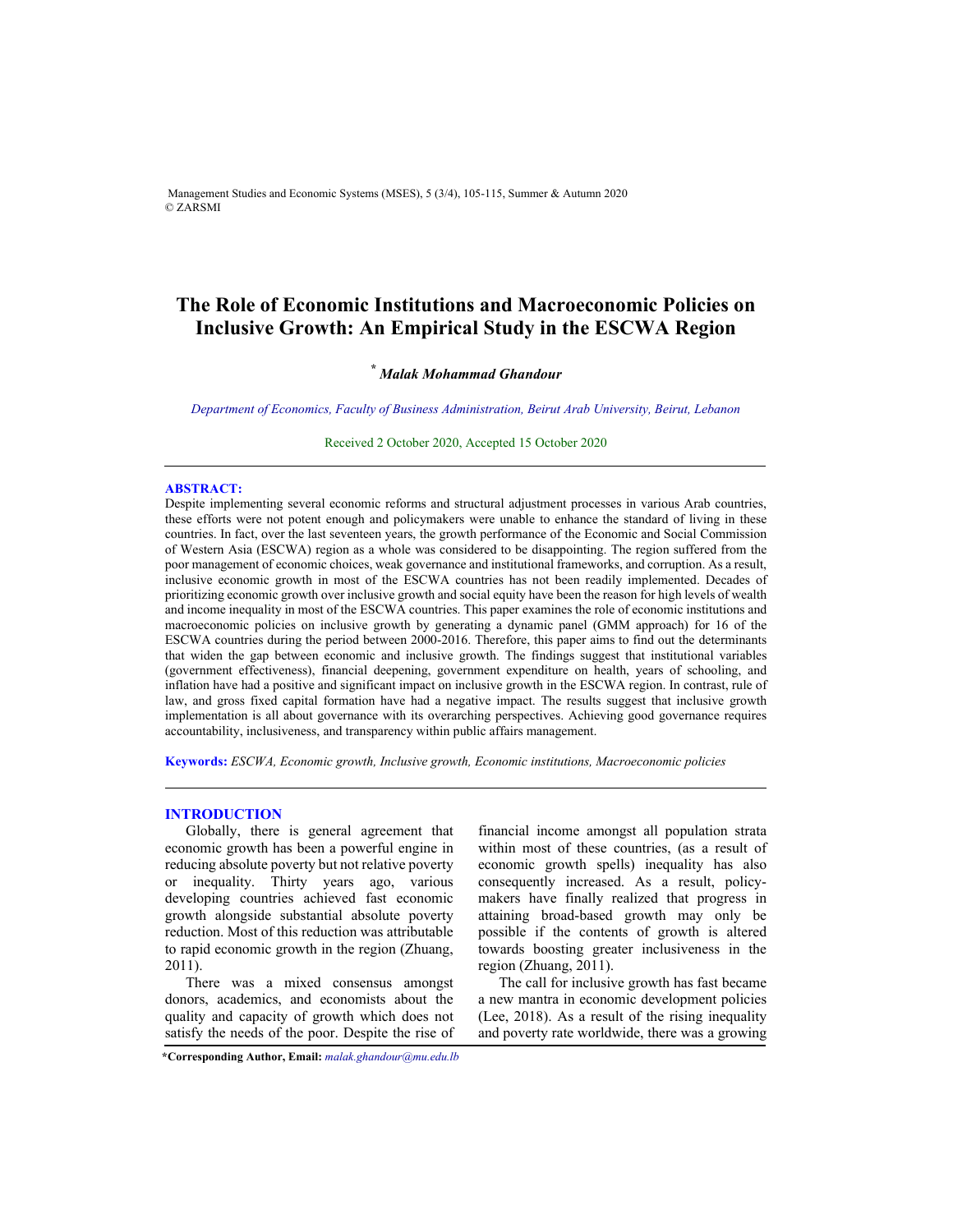consensus on the need for socially-inclusive approaches to economic growth.

The Economic and Social Commission in Western Asia (ESCWA) was chosen as a sample because economic growth has not been inclusive for most of its countries and there appears to be a large gap between economic and inclusive growth. The ESCWA's lack of job creation has led to long spells of unemployment especially among youth and resulted in fluctuating income levels since the global financial crisis. Therefore, most of the inclusive growth within Arab countries has been considered to be sub-par for a prolonged period of time. Moreover, significant problems and challenges have hampered the way for inclusive growth and implementation of governmental policies for most of the countries in the region.

The ESCWA comprises of 18 Arab countries in western Asia; Bahrain, Egypt, Iraq, Jordan, Kuwait, Lebanon, Libya, Morocco, Mauritania, Oman, Palestine, Qatar, Saudi Arabia, Sudan, The Syrian Arab Republic, Tunisia, The United Arab Emirates and Yemen. The primary strength of this paper is that this study (based on the ESCWA countries) provides the reasons behind the existence of a large gap between economic and inclusive growth, which is in fact the cause of declining inclusive growth in the region. Additionally, the factors or determinants of inclusive growth in the ESCWA region are not widely studied and analyzed.

The aim of this paper is to contribute to this debate by focusing on economic institutions, macroeconomic variables as well as empirically analyze their impact on inclusive growth in the ESCWA countries. As a result, the researcher will answer the following question: what are the policies that could potentially help ESCWA countries foster both higher growth and greater equality as well as creating more jobs and increasing social safety nets?

The rest of this paper is structured as follows; in section two the researcher summarizes the definition and concepts of inclusive growth within the presented literature and depicts several studies with their findings. Section three presents the methodology, the model, the estimation techniques, and data sources. In section four the researcher presents the results obtained and displays a scenario analysis of these results. Finally, in section five the researcher presents the

conclusions of the paper as well as suggests recommendations in regard to the ESCWA region.

### **Literature Review**

Concepts and definitions regarding inclusive growth are contested amongst academics and researchers as a result of their controversial publications and mixed theories. Moreover, a wealth of literature and empirical analyses concerning the determinants of inclusive growth were highly disputed among scholars.

The usage of the term "inclusive" was initially brought forth in an essay written by Kakwani and Pernia (Kakwani and Pernia, 2000), which can be traced back to the turn of the century (Ranieri & Ramos, 2013). Ali and son (2007) consider growth to be inclusive if it increases social opportunity, which should be reflective of average opportunities available to the population and on how those opportunities are shared amongst them (ALI and Son, 2007) (Ganelli, 2020). There is no exact definition for inclusive growth but most scholars agree that inclusive growth goes beyond per capita income and ensures that economic growth sustains equal social and economic opportunities for all (GSDRC, 2015).

Not only has the argument revolving around the determinants of inclusive growth gained significant momentum but it has also been largely debated among researchers. It should be noted that theoretical analysis into inclusive growth is considered to be more abundant than empirical analysis. Several theoretical studies delved deep into various determinants, but the most prevalent and widely adopted determinants related to inclusive growth are the institutional variables, fiscal, monetary and structural policies, health, education, inflation, and social safety nets.<br>(Habito, 2009), (Ostry, Berg)

 (Habito, 2009), (Ostry, Berg and Tsangarides, 2014), (Chaudhary and Sadaf, 2016), (Anand, Mishra and Peiris, 2013), (Balakrishman et al., 2013), (Khan, Khan, Safdar, Munir and Andleeb, 2016), (Aoyagi and Ganelli, 2015) have all studied the determinants of inclusive growth within different countries and different time frames. Their results were that conditional convergence (initial income), trade and productivity, education levels, redistributive fiscal policy, monetary policy aimed at macroeconomic stability by combating inflation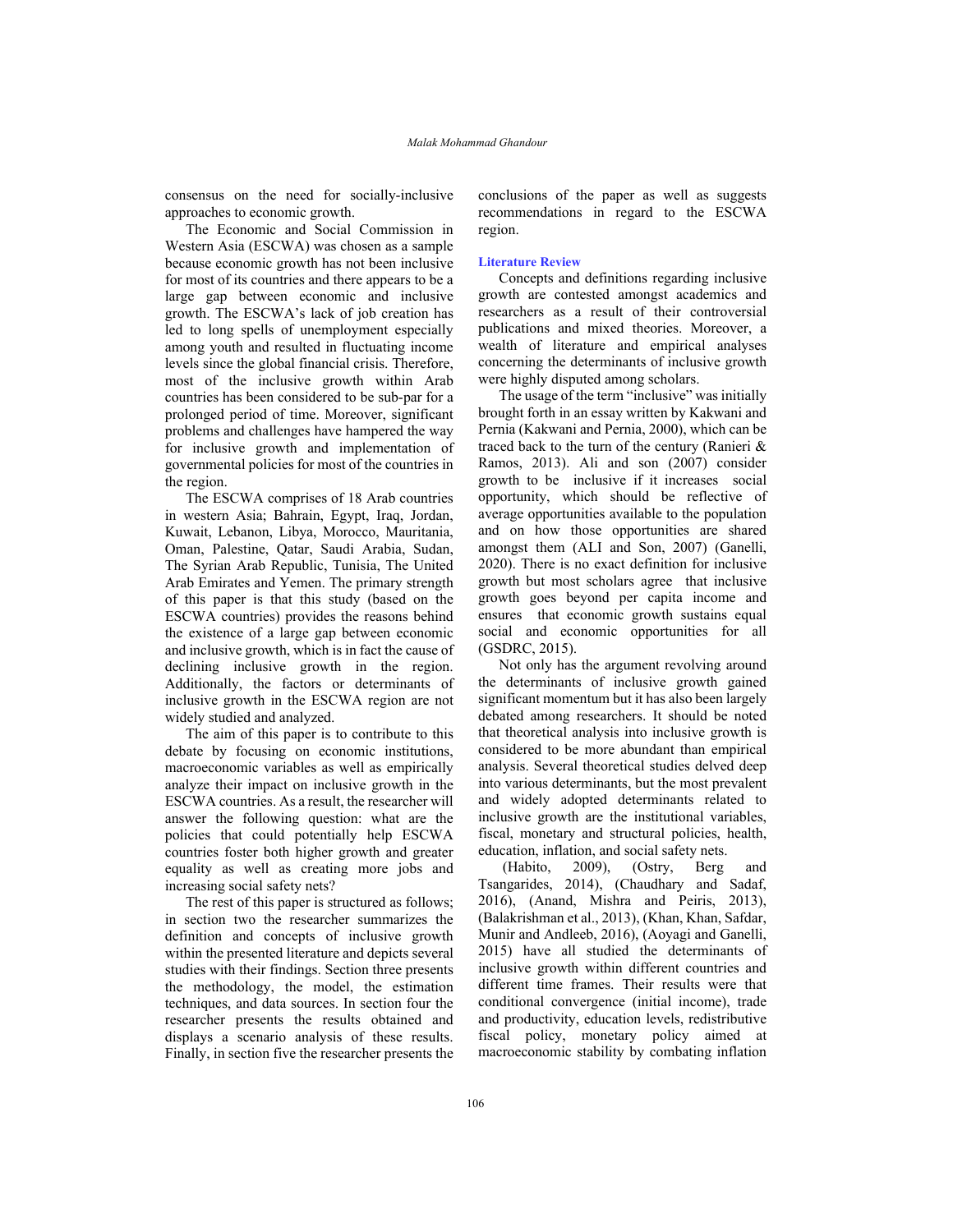and volatility in income, years of schooling, education spending, industry employment, labor share, financial deepening, public investment, financial reform, government consumption, fixed investment, foreign direct investment (FDI), exports, and quality of governance are essential determinants of inclusive growth. While inflation and GDP volatility have a significantly negative impact on inclusive growth.

(Doumbia, 2015) Examined various determinants of inclusive growth using a sample of 112 countries. The results revealed that only two features of governance (government effectiveness and the rule of law) have a significantly positive impact on inclusive growth. Additionally, the results showed that enriching human capital through expenditure on both the education and health sector, financial development, and infrastructure enhancement are main drivers that positively influence poverty reduction and inclusive growth. This result correlates with the conclusion reached by Levine (2005), who found out that financial development is positively linked to growth.

(Aslam and Zulfiqar, 2016), both studied inclusive growth determinants (in both the long and short term) on selected Asian countries. The results showed no short-term relationship of trade openness, GDP per capita, education, health, inflation, and umbrella of institutions to inclusive growth. However, the results did reveal that all the previous determinants are effective and foster inclusive growth in the long run.

(Oluseye, 2017) Has investigated the primary drivers and determinants of inclusive growth in Nigeria. According to the results, initial income, capital formation, FDI, government consumption, population growth, inflation, and governmental expenditure on education are all determinants of inclusive growth in Nigeria. All the previous determinants have a negative impact on inclusive growth (in the long run) except for FDI and initial income. Moreover, inflation is considered to have a positive impact on inclusive growth in the shortrun but a negative impact in the long-run.

(Alekhina and Ganelli, 2020), have both studied six ASEAN countries and reviewed the impact of monetary, fiscal and macro-structural reforms on inclusive growth in ASEAN. Their results suggest that fiscal redistribution, female labor force participation, productivity growth, FDI inflows, digitalization, and savings significantly drive inclusive growth.

Through reviewing previously conducted studies, the observation that most of them revealed a consensus regarding the factors that affect inclusive growth (either negatively or positively) became apparent. Therefore, it is these factors which decrease or increase the gap between economic and inclusive growth.

Consequently, it can be concluded that the general understanding in regard to the scope of literature in this subject matter is that the determinants of growth inclusiveness are, as mentioned before, supported by the empirical findings for most of the studies.

### **RESEARCH METHOD**

To analyze and study the differences between both inclusive and economic growth, the researcher must identify the factors that are presumably responsible for the differences between the two types of growth. Therefore, this paper at hand adopts a panel analysis of the determinants of inclusive growth or the factors that lie behind economic-inclusive growth disparities for 16 countries in the ESCWA region from 2000 to 2016. Syria and Palestine are dismissed from the analysis due to lack of available data. In order to conduct aforementioned analysis, this paper applies the approach adopted by the World Economic Forum (WEF) to measure inclusive growth by using 12 indicators (see WEF inclusive growth report 2017).

The below variables are extracted from the most common determinants of several previous studies related to the determinants of inclusive growth (refer to literature review). Therefore, the linear form of the model specification related to the determinants of inclusive growth or the factors that are responsible for inclusiveeconomic growth disparity (which the present research endeavors to analyze empirically) are as follows:

$$
IDIGDPit = \beta 0it + \beta_1 OVit + \beta_2 ICit + \beta_3 FDit
$$
  
+  $\beta_4 Z + uit$ 

IDIGDP is the dependent variable which stands as a proxy in regard to the extent in which the economic growth of Arab countries is moving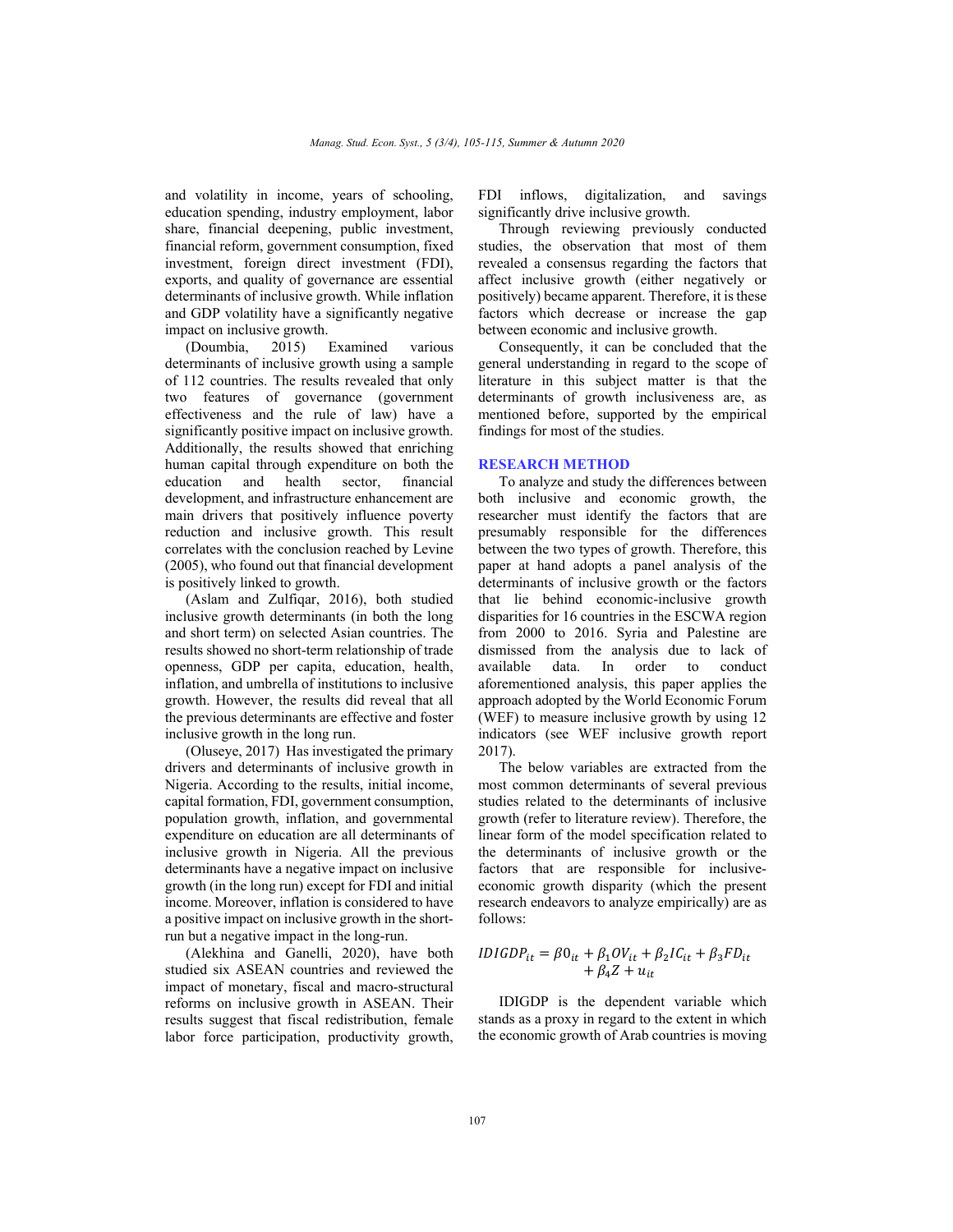toward inclusiveness. The IDIGDP variable reflects the ratio of IDI/GDP per capita; moreover, it is regressed upon main and control variables aimed at examining both the determinants of inclusive growth of the ESCWA countries and the factors which are responsible for the non-inclusiveness of the economic growth within these countries. OV, IC, and FD stand for Output Volatility, Initial Income, and Financial Deepening respectively. Where "Z" serves as a control variable and includes Rule of Law, Government Effectiveness, Domestic General Government Health Expenditure, Gross Fixed Capital Formation, Years of Schooling, and Inflation.  $u_{it}$  is the idiosyncratic error term. i stands for individual dimension (countries) and t for the period dimension (years),  $\beta_0$  is the constant term,  $\beta_1$ ,  $\beta_2$   $\beta_3$ ... which are considered to be the parameters.

In this study, the relationship between the dependent variables (IDIGDP) and the explanatory variables appear to be dynamic. As a result, the researcher uses the lagged level of the dependent variable in the right-hand side of the regression as follows:

# $y_{it} = ay_{it-1} + bx_{it} + f_i + v_{it}$

Where "a" must be between 0 and 1 in absolute terms, the statistical significance of the coefficient (**a)** proves the importance of dynamic effects (Marc Goergen, Noel O'Sullivan, Wissam Abdallah, 2015).

 $y_{it}$  is the gap between inclusive and economic growth. Yit-1 is the gap between inclusive and economic growth of the preceding year. Xit is the set of main and control variables as aforementioned. Fi is the unobservable timeinvariant, and Vit is the error term that is not serially correlated.

The relationship between the dependent and independent variables of this study could not be captured through static OLS or fixed-effects techniques. As such, the researcher needed to implement and apply a superior estimation technique that best suits our model and data rather than OLS /Fixed and Random effects methods. Generalized Method of Moments (GMM) technique would offer robust estimates compared to fixed- effect estimates and OLS. To apply this method, the researcher carried out a final check by using the dynamic panel GMM model.

This study will comply with the same methodologies used by (Marc Goergen, Noel O'Sullivan, Wissam Abdallah, 2015) and (Ullahet.al., 2018) . This was achieved by using the dynamic panel 2-steps system GMM including the lagged levels of the dependent variable as an explanatory variable as well as the tested regressors and lagged internal variables as instruments. The model for the dynamic panel GMM is as follows:

$$
IDIGDP_{it} = \beta 0_{it} + \beta_1 IDIGDP_{it-1} + \beta_2 IDIGDP_{it-2} + \beta_3 OV_{it} + \beta_4 IC_{it} + \beta_5 FD_{it} + \beta_6 Z + \mu_{it} + \varepsilon_{it}
$$

**IDIGDP**<sub>it-1</sub> is the one period lagged dependent variable (previous year of the ratio of IDIGDP). **IDIGDP**<sub>it-2</sub> is the two-period lagged dependent variable.  $\mu_{it}$  is considered to be the country-specific fixed effects and  $\varepsilon_{it}$  represents the error term.

The data is collected from the World Bank, ESCWA, IMF, World Development Indicators (World Bank), The Global Burden of Disease Data Base (Institute For Health Metrics And Evaluation), Credit Suisse Global Wealth Databook 2016, The Standardized World Income Inequality Database, Labor Market Database (International Labor Organization), PovcalNet (WB), World Health Organization, Global Finance, The Shift Project Data Portal, United Nation Data, Global Wealth Report, and finally the Worldwide Governance Indicators (WB).

### **RESULTS AND DISCUSSION**

The purpose of this section is two-fold; first, it intends to reveal the results of the variables in regard to the aforementioned econometric model in the methodology chapter, the estimation techniques used, and the procedures and methods. Second, it analyzes the outcome of each variable. In order to provide an inclusive conclusion, this section discusses the results obtained in the light of previously conducted research and some theoretical approaches displayed in the literature chapter.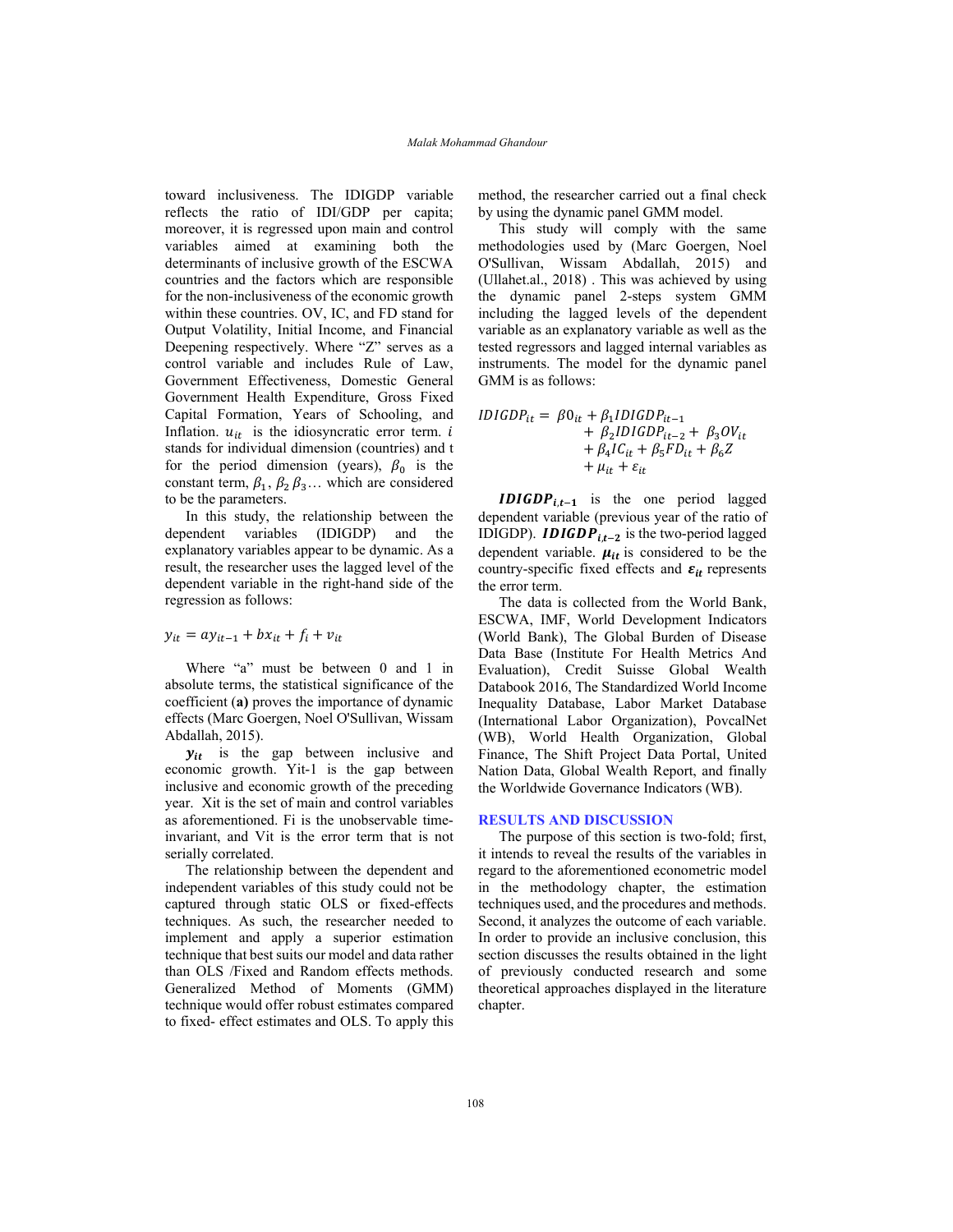| <b>Statistics</b>       | <b>IDIGDP</b> | <b>FD</b> | IC       | $\mathbf{O}(\mathbf{V})$ | <b>DGGHE</b> | <b>ROL</b> | <b>YOS</b> | <b>GOVEFF</b> | <b>GFCF</b> | <b>INF</b> |
|-------------------------|---------------|-----------|----------|--------------------------|--------------|------------|------------|---------------|-------------|------------|
|                         |               |           |          |                          |              |            |            |               |             |            |
| Mean                    | 2.25          | 43.41     | 30884.2  | 5.12                     | 307.967      | $-0.288$   | 6.58       | $-0.242$      | 23.71       | 5.470      |
| Median                  | 2.35          | 41.54     | 12007    | 2.83                     | 159.503      | $-0.066$   | 6.8        | $-0.126$      | 22.59       | 3.278      |
| <b>Maximum</b>          | 3.89          | 105.18    | 124024.6 | 70.38                    | 1825.43      | 0.849      | 10.8       | 1.509         | 61.46       | 53.231     |
| <b>Minimum</b>          | 0.87          | 1.26      | 2319.22  | 0.26                     | 3.0542       | $-1.838$   | 1.2        | $-1.97$       | 2.91        | $-10.067$  |
| <b>Standard</b><br>Dev. | 0.75          | 27.16     | 33256.1  | 9.74                     | 359.775      | 0.7257     | 2.34       | 0.752         | 8.42        | 7.330      |
| <b>Skewness</b>         | $-0.25$       | 0.180     | 1.295    | 5.24                     | 1.54914      | $-0.522$   | $-0.325$   | $-0.259$      | 1.38        | 2.635      |
| <b>Kurtosis</b>         | 2.02          | 1.99      | 3.603    | 32.549                   | 5.090        | 1.963      | 2.137      | 2.343         | 6.896       | 13.587     |
| <b>Observations</b>     | 272           | 272       | 272      | 272                      | 272          | 272        | 272        | 272           | 272         | 272        |

**Table 1: Descriptive Statistics** 

Source: Researcher Calculations

# **Descriptive Statistics**

Table 1 is the depiction of a statistical table which includes the variables under examination. The table shows the different types of statistical measures that appears important to start with before displaying the empirical results.

The results show that the mean and median are too similar in comparison to the other variables under examination. The growth rate (average) for the dependent variable is 2.25. Moreover, 43.4, 30884, 5.122, 6.58, and 23.711 for the main variables of the study which are FD, IC, OV, and GFCF, respectively. Most of the variables have a low standard deviation, which implies low variations and consistency of data. However, in certain cases, it would be possible for some variables who have a large range (compared to other countries in the sample) to also have large standard deviation values. This is presumably due to significant variations of the values between countries. As such, it is apparent that this is in fact the case with two of the variables in the study, namely- initial income (GDP per capita), and domestic general government health expenditure per capita variables.

The measures of skewness demonstrate that only four of the variables are negatively skewed (such as ROL) whilst all the remaining are positively skewed (such as IC) which indicates that the distributions at hand have a long right tail. In the latter positive case, the mean is greater than the median. Additionally, the kurtosis, showed that none of the examined variables within the series are normally distributed, although IC is very close to normal.

#### **Dynamic Panel GMM Model**

 As Roodman (2006) has demonstrated, GMM is used when certain assumptions exist in the study such as the nature of the relationship between variables are dynamic. Therefore, this suggests that the gap between inclusive and economic growth may be affected by previous gaps. In other words, this depends on its own past realizations. Moreover, some regressors are endogenously determined and may not necessarily strictly exogenous, which is the case in this research study.

 GMM would correct for the three types of endogeneity (omitted variables, simultaneity, and measurement error), as claimed by Blundell and Bond. GMM model removes endogeneity by transforming the data internally in which the past value of a certain variable is subtracted from its present value, this gives GMM models more efficient estimates (Ullahet.al., 2018).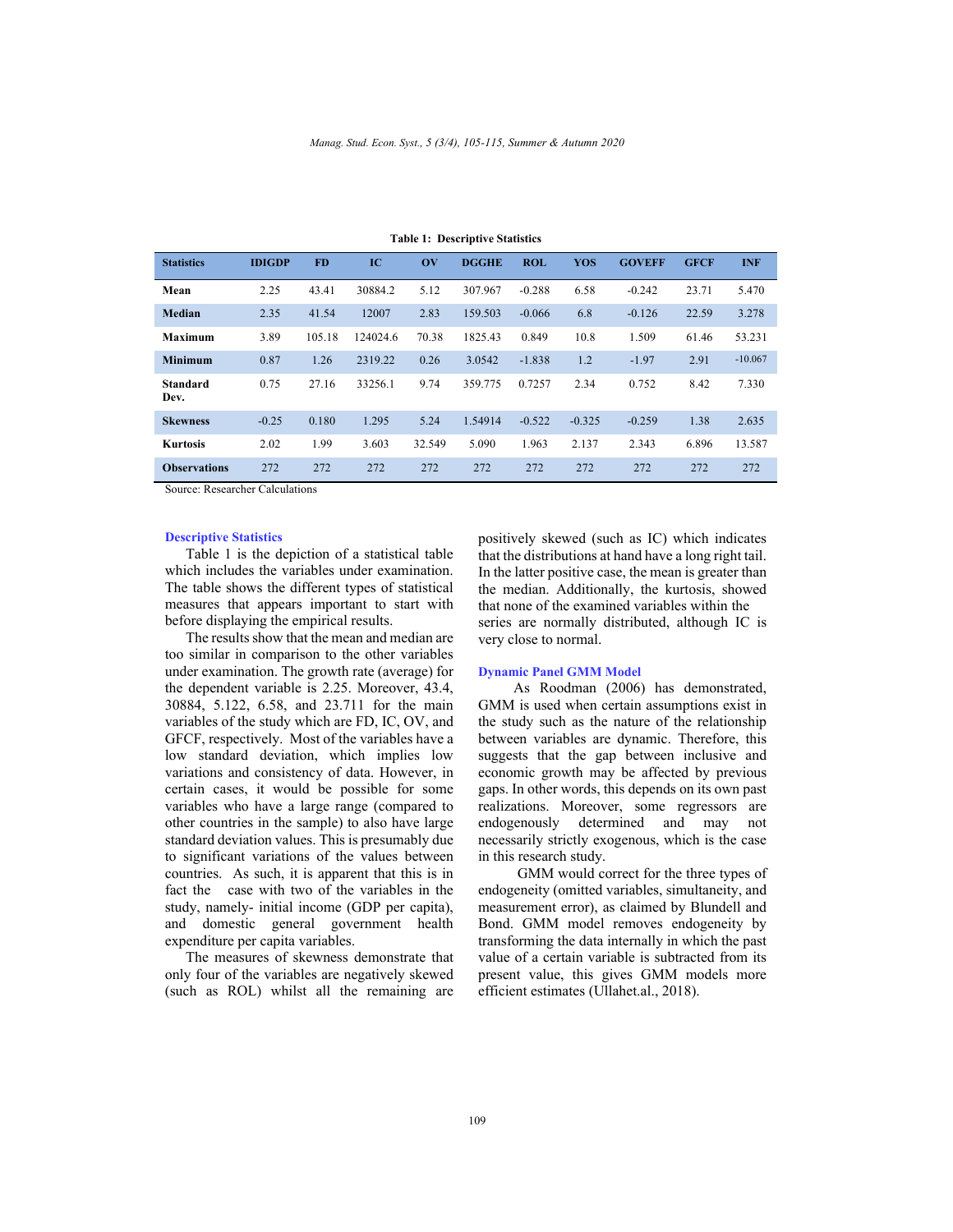#### *Malak Mohammad Ghandour*

| <b>Equation</b>   | Coefficient   | <b>Std. Error</b> | z         | p-value  |        |
|-------------------|---------------|-------------------|-----------|----------|--------|
| $IDIGDP(-1)$      | $-0.320973$   | 0.123576          | $-2.597$  | 0.0094   | ***    |
| $IDIGDP(-2)$      | $-0.0331672$  | 0.172358          | $-0.1924$ | 0.8474   |        |
| <b>CONST</b>      | 2.45599       | 0.952057          | 2.580     | 0.0099   | ***    |
| $\overline{O}V$ 3 | $-0.00278426$ | 0.00315200        | $-0.8833$ | 0.3771   |        |
| GFCF 3            | $-0.0318493$  | 0.00587673        | $-5.420$  | < 0.0001 | ***    |
| $Inf$ 3           | 0.0159897     | 0.00458340        | 3.489     | 0.0005   | ***    |
| FD <sub>3</sub>   | 0.00544628    | 0.00323988        | 1.681     | 0.0928   | *      |
| <b>GOVEFF 3</b>   | 1.11879       | 0.468982          | 2.386     | 0.0171   | **     |
| YOS 3             | 0.135848      | 0.0812293         | 1.672     | 0.0944   | $\ast$ |
| ROL <sub>3</sub>  | $-1.19052$    | 0.302698          | $-3.933$  | < 0.0001 | ***    |
| <b>DGGHEPC 3</b>  | 0.000474435   | 0.000157051       | 3.021     | 0.0025   | ***    |

# **Table 2: Estimation Results Using Dynamic Panel, Two-Step System GMM Dependent Variable: IDIGDP**

Source: Researcher Illustrations

### **Post-Estimation Tests**

Sargan over-identification test: Chi-square (129)  $= 14.6502$  [1.0000]

Test for AR (1) errors:  $z = -2.84492$  [0.0044]

Test for AR (2) errors:  $z = -0.855178$  [0.3925]

Wald (joint) test: Chi-square  $(10) = 499.805$ [0.0000]

The absence of unified tests and formal protocol makes it important for researchers to test GMM results for more robustness via the Sargan (1958) test and Hansen (1982) J-test. This is done in order to examine the overall validity of the instruments. Moreover, Arellano-Bond as well as the Wald test (Ullahet.al., 2018) can be implemented for autocorrelation and significance of the model.

The previous model uses a two-step system GMM with 2 lags of the dependent variables to control for second order serial correlation. The initial income variable is removed from the study due to strong collinearity. The variables are lagged 3 since the first and second lags gave inconsistent estimations in regard to autocorrelation. Additionally, there is no availability for first and second order serial correlation in the model (see AR (1), AR (2)). As a result of AR (1) being significant, the researcher

rejected the null of first order serial correlation as well as identifying that AR (2) is not considered significant. This is due to the fact that it showed that we fail to reject the null of no second order serial correlation. The Sargan test is not significant as it failed to reject the null of valid instruments. Therefore, it can be concluded that the instruments used in this model are valid (Table 2).

In regard to the Wald test, the results show that the test is significant which indicates that the model and the variable used are efficient and meaningful. The valid results of the previous tests and (unlike the First Difference GMM results), System GMM estimates of the lagged dependent variable remain within the range of the estimates of Fixed Effect (Neri Salvadori, Pasquale Commendatore, Massimo Tamberi, Edward Elgar, 2009). It can therefore be concluded that the two-step system GMM is the most reliable estimator which gives consistent and unbiased estimates.

The estimates revealed that all the examined regressors are significant and therefore have either a positive or a negative impact on the inclusive-economic growth gap. This does not include output volatility which has shown to be insignificant. As observed, gross fixed capital formation and rule of law has a significantly negative impact, whereas inflation, financial deepening, government effectiveness, government expenditure on health, and years of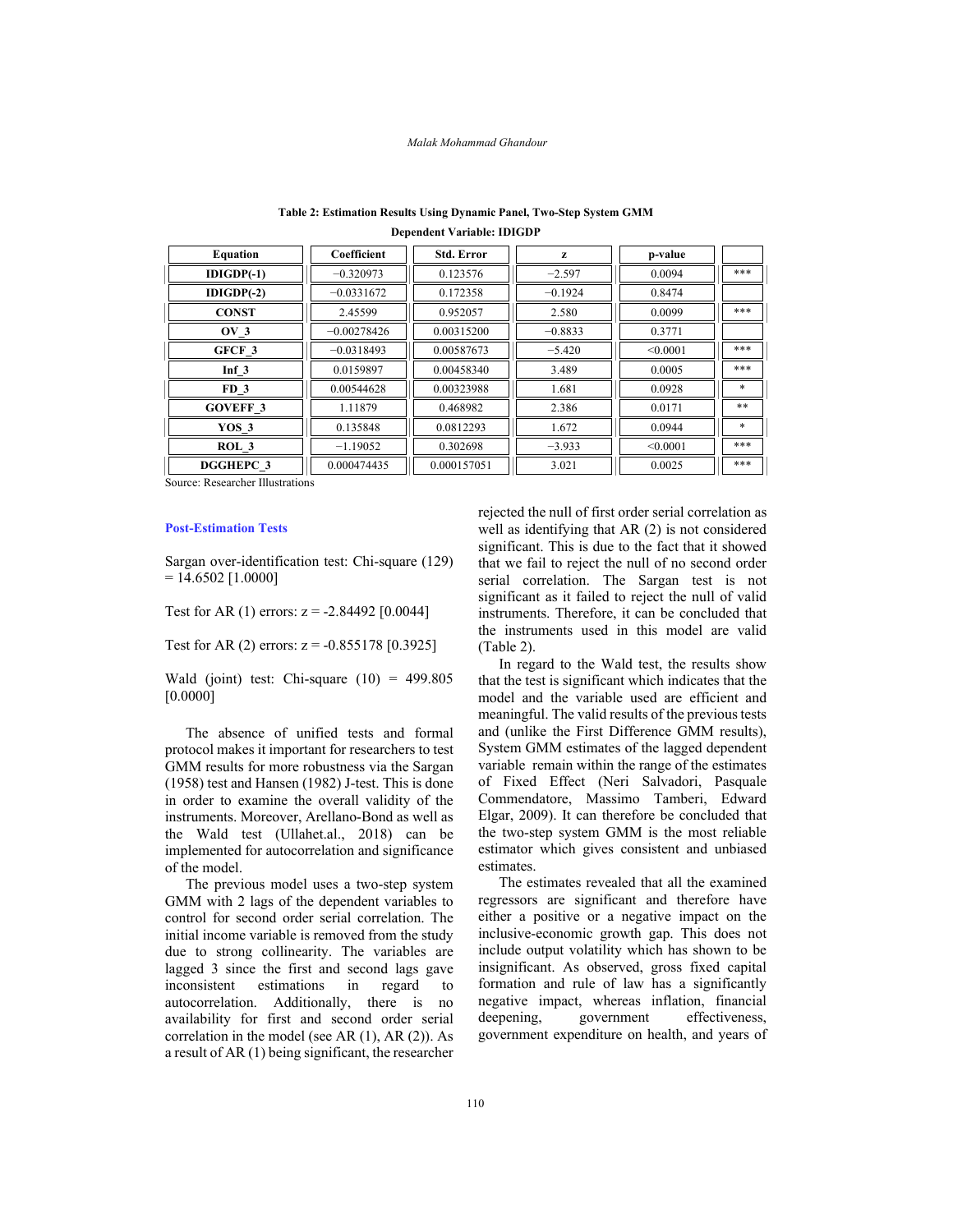schooling have a positive impact on our examined dependent variable.

The results reveal both a slightly positive and negative impact of some of the variables. Among these variables is government expenditure on health and years of schooling. The findings of this study show their slightly positive (as well as statistically significant) impact on inclusive growth. This means that having access to better health and well educated work-force would foster inclusive growth in the ESCWA region.

Financial Deepening (credit to private sector) also has a slightly significant impact on inclusive growth in the examined region. Better access to financial resources, effective, well-functioning financial system (which provides financial services such as saving mobilization) and better capital allocation would consequently help improve the standards of living for the poor (Kheir, 2018). Given the importance and the significantly positive impact of FD on inclusive growth, access to credit in the Arab countries has always been a constraint. It is of utmost importance to note the complexity and restricted procedures of opening businesses as well as the lack of adequate rights protection for investors and enforced contracts. The reality is funding deficiency exists, inadequate financing at the early stage of an enterprise development is a significant obstacle for the sustainability and the rate of innovation of an enterprise (OECD, 2006).

Several empirical studies provided fairly convincing evidences that the relation between inflation and economic development is nonlinear in nature (Khan M. , 2013). At low levels of inflation in the Arab countries, the relationship between both variables can be positive or nonexistent, while at higher rate it becomes negative. As a result, one can estimate the threshold level of inflation at which the relationship switch from positive to negative. Estimates of the threshold by which inflation starts to significantly hurt development varies amongst studies. There is clear evidence that inflation above 10 % will start to hurt development, where at the same time zero percent does not help inclusive growth (Khan M. , 2013). Khan (2013) used an average of the empirical estimates for several available studies for different regions of the world, he found out that inflation should be kept in the 3 to 6 % range in regards to avoid the adverse growth and development effect. Empirical estimates for

MENA countries showed that the effect of inflation on economic development turning negative at 6 to 8 percent (Khan M. , 2013).

Consistent with the previously mentioned, the researcher calculated the average rate of inflation in the ESCWA region for the period 2000-2016. The inflation rate in the region was 6.2 %, which seems that inflation did not significantly hurt inclusive growth in the ESCWA region during that period. Therefore, policymakers in the ESCWA region should start to worry about the adverse effect of inflation on inclusive growth at a rate higher than 8%. These estimates confirm the positive relationship between inflation and inclusive growth obtained in this study.

The last variable is gross fixed capital formation. The results reveal a negative effect of this variable on inclusive growth with little significant impact. Therefore, it appears that net investments are not significant in fostering inclusive growth within the ESCWA region, nor do the efforts performed by the government belonging to ESCWA countries to build a sufficient scale of capital equipment. A sufficient scale is of utmost importance because it increases the productivity of mining, industry, agriculture, and construction of schools, hospitals, railways, roads and so forth. In other words, the creation of economic and social overhead capital that would break the vicious circles of poverty is fundamental for economic development, and it is only possible with a rapid rate of capital formation in the ESCWA region. (Emmanuel Nkoa ONGO, 2014). Romer (1986), Lucas (1988), Romer (1990) and Barro (1990) have reconsidered the positive impact of GFCF on growth by adding other factors such as; human capital, infrastructure, and research and development which accelerate GFCF and increase its impact on growth (Emmanuel Nkoa ONGO, 2014).

From the results presented in this study, it seems that some of the ESCWA countries' fixed investments structures are not oriented towards economic development sectors, or in other words these investments do not contribute to enhance development and sustainability. It appears that the ESCWA countries suffer from several problems and obstacles that hinder the positive aspect that fixed domestic investments could play on employment and poverty. These problems and obstacles are directly related to the poor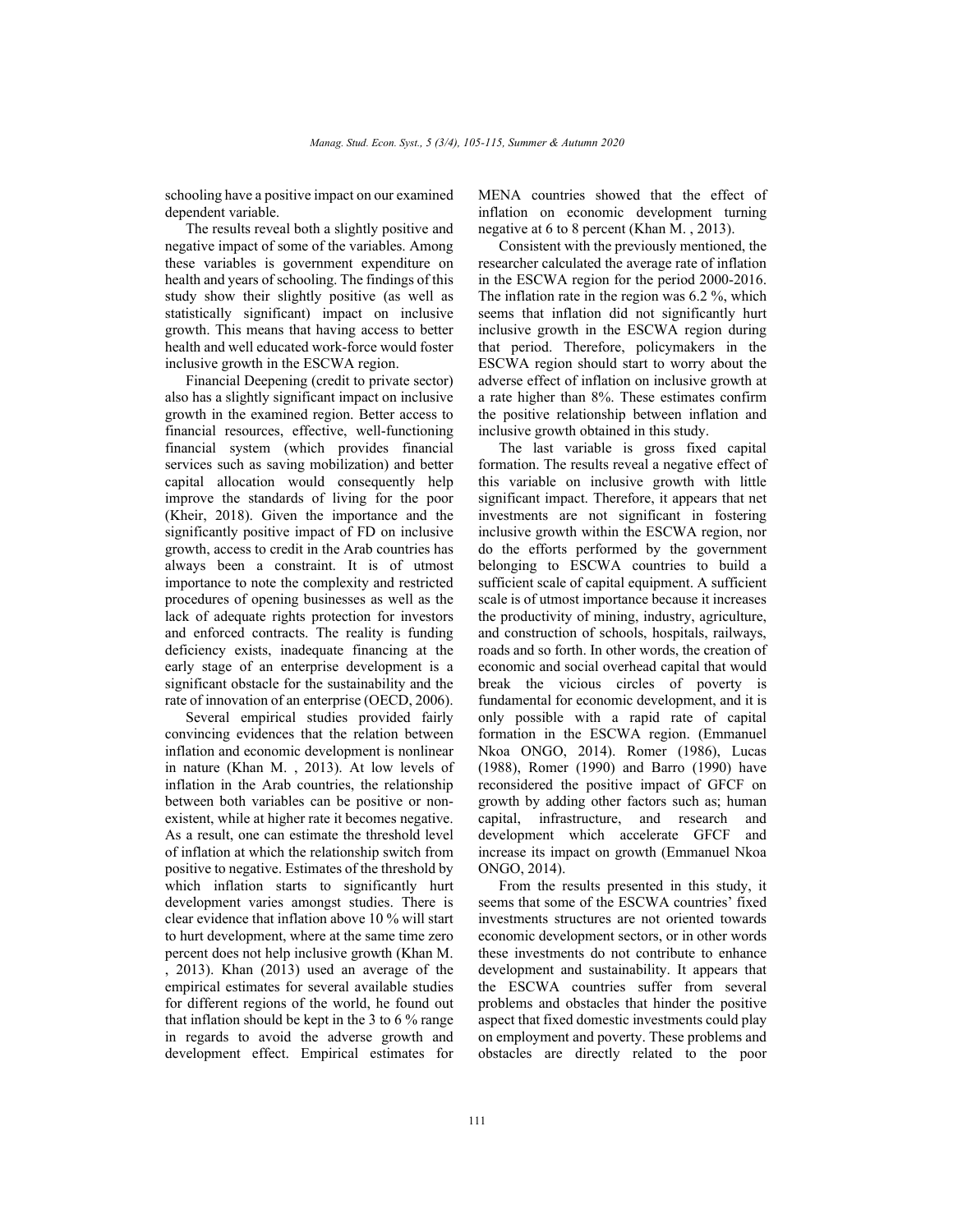management of growth and development policies and weak investment strategies that lead to the existence of negative impact of investment on inclusive growth.

The imprudent investment policies and lack of governmental monitoring conditions on informal sectors within some of the ESCWA countries have resulted in various domestic fixed investments to be unproductive and inefficient, this is especially in regard to the development agenda. Therefore, the larger the share of domestic fixed investment, the lower the growth rate of the economy. The type of investment is very important for generating economic development, such as the quality and efficiency of the investment within both the private and public sector. Emara and Jhonsa (2011) and Nabli (2007) have linked the cause of low capital efficiency of countries within the MENA region in particular to the fact that most countries in the region offer an unfriendly environment and insufficient support to private investments (Abdelbarya and Benhinb, 2019).

The results of the previous five variables are in line with previous studies conducted by Levine (2005), Anand and et al., (2013), Balakrishnan et al., (2013), Aoyagi and Ganelli (2015), Khan and others (2016), Aslam and Zulfiqar (2016), Ibukun Cleopatra Oluseye and et al. (2017), Ibukun Cleopatra Oluseye et al. (2017).

Nevertheless, what was observable in the estimates of this research paper was the significant role that only two of governance institutional variables (government effectiveness and rule of law) play, either positively or negatively on inclusive growth. The results indicate that a 1 unit increase in the rule of law decreases inclusive growth and increases inclusive-economic growth disparity in the ESCWA region by 1.19 unit.

The results of this study has confirmed that the rule of law has an adverse effect on inclusive growth which confirms that institutional quality in the Arab World is inferior and faces many challenges and problems as noted by many scholars such as; Hall et al. (2010), Jalilian et al. (2007), Nabli (2007), and Ahmad and Marwan (2012) (Abdelbarya and Benhinb, 2019). The World Bank's worldwide governance indicators provide evidence of the misrule and mismanagement applied by many of the governments belonging to these countries.

It is worth mentioning that several problems hinder the rule of law in the Arab World. This is the case where wealthy people have their power and influence over the law. Unfortunately, the presence of a connection between politics and the judiciary (where in this case politics can potentially control the judiciary system as well as the existence of corruption and the use of connections – *Wasta* ) leads to an unfair social and economic environment governed by flawed laws and regulations. For instance; in some of the ESCWA countries such as Saudi Arabia, the laws are not fully codified, therefore the decisions that are taken by individual judges would be unfair and inconsistent (al-bab.com, 2019).

Therefore, based on the previous facts and according to the obtained results, it is apparent that the legal and judicial system implemented in ESCWA countries are not oriented towards sustained and inclusive development, and rather the law doesn't sustain both marginalized and bottom lined population groups. These laws are not well designed to tackle issues related to equity, fairness, and property rights. Inadequate institutional and legal frameworks, poor court systems, increased likelihood of crime and violence, less confidence and less adherence to the rules of society, as well as poor quality of contract enforcement have all contributed to negatively affect inclusive growth in the ESCWA region. Consequently, applying legal conditions in the Arab countries of the ESCWA does not result in a positive dimension in regard to inclusive growth prospects.

The results of this study correlate with the results obtained by Dumbia (2013), who found out that only two features of governance (government effectiveness and the rule of law) have a significant impact on inclusive growth. However, what was not expected and in fact contradicts the positive result suggested by Dumbia, is the significantly negative impact of the rule of law on our dependent variable.

Although many scholars have had faith in regard to the role of the implemented laws which form the basis of socio-economic development, many others have relied on the opposite, contradictory results. There are various empirical studies which have concluded that a country's institutional efficiency reinforces growth in developed countries, but to the contrary has a negative impact on developing countries (Aslı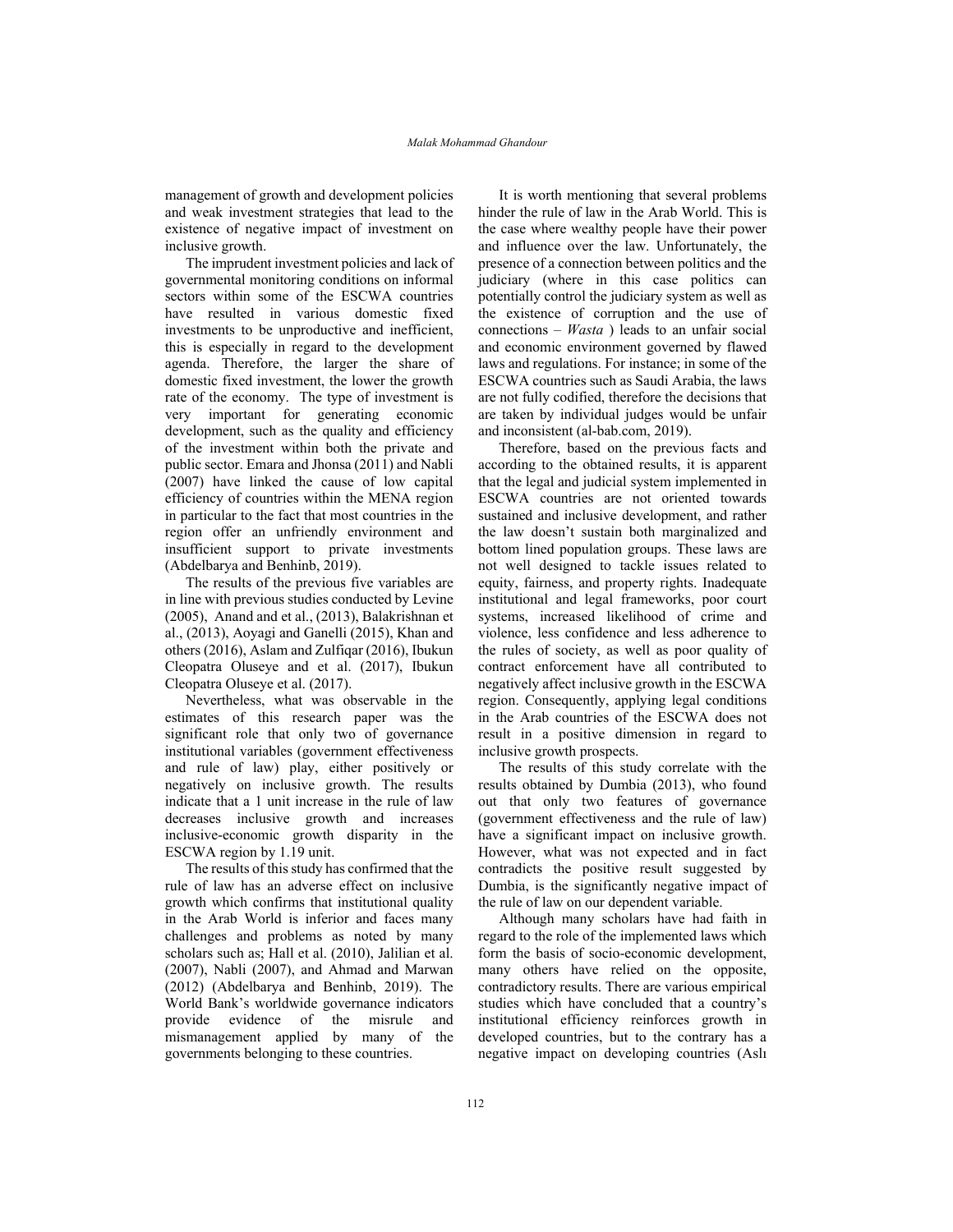Özpolat, Ferda Nakipoglu Ozsoy, Ayse Bahar, Gulsum Gunbala Guven, 2016).

In addition to the aforementioned, the obtained results for the rule of law coincided with the results obtained by Londregan and Poole (1990); Helliwell (1992); Bienen et al. (1993); Alesina and Perotti(1994); Alesina and Rodrik (1994); Alesina et al.(1996); Sachs and Warner (1997); Chong and Calderon (2000); Chang (2003); Yaprakli (2008); Fabro and Aixalá (2009); Fabro and Aixalá (2009); Valeriani and Peluso (2011), liscow (2014); Dimick (2016). Some of these studies have tested the impact of the rule of law on the development of developing and under-developed countries and essentially found evidence that institutional quality variables such as rule of law is not sufficient for poor countries. Moreover, the results in this regard were not statistically meaningful. Amongst some of these studies have tested democracy which considered to be one perspective in regard to the rule of laws. Moreover, among these studies also, some tested growth under Sharia Law, and some tested the impact of rule of law on income inequality and found no statistically significant impact of the former on the latter.

The results of this study also match those of Cox, who states that there is weak evidence regarding the impact of the rule of law on poverty alleviation (Christina, 2013).

In regard to the government effectiveness variable, the index shows an important finding given that it is a unique measurement of government effectiveness. The results show strong significant positive evidence of the impact of government effectiveness on inclusive growth in the ESCWA region. The results of this study resemble the results of Dombia (2018), Habito (2009), and Aslam and Zulfiqar (2016).

In particular, a 1-unit increase in government effectiveness causes a 1.11unit increase in inclusive growth and therefore decreases inclusive-economic growth disparity in the ESCWA region by 1.11 unit. Consequently, this result reveals that building effective institutions and promoting an effective government by better delivering public services could be important to making growth inclusive in the ESCWA region. It is widely known that a particular country's efficiency in its public services has a direct impact on poverty. As a result, this country would therefore have an efficient health care system,

better educational system, protecting the most vulnerable and marginalized members of society, reducing child mortality rate, as well as curbing environmental degradation. (MCC, 2016).

# **CONCLUSION**

Inclusive growth means a level of overarching growth which addresses equity and equality of social and economic opportunities in addition to job creation. This type of growth is broad-based and benefits every segment of society, including the poor, middle-income groups, near-poor, and even the wealthy (Traore, 2019). The concept of inclusive growth is ambiguous with no unified or universally agreed definition amongst academics and researchers. While economic growth is easy to define and straightforward to measure, the specification of what makes it inclusive is strongly debatable and controversial. Additionally, what are the determinants of inclusive growth is another contestable issue amongst researchers, where many of them shared common determinants.

 This paper investigates the determinants of inclusive growth in the ESCWA countries, and at the same time it depicts the factors which are the cause of the economic-inclusive growth gap. To achieve our goal, the author uses the WEF approach to measure inclusive growth for 16 of the ESCWA countries for the duration 2000- 2016. The dynamic panel, two-step system GMM estimation technique is used by Gretl software. The author tests nine determinants which are initial income, government effectiveness, rule of law, gross fixed capital formation, general government health expenditure per capita, output volatility, years of schooling, inflation and financial deepening.

 Arab countries have failed to address and deploy human capital issues efficiently despite the high levels of education that these countries enjoy. This is due to the incursion of the public sector which distorts incentives as well as the existence of excessively strict and extremely tight regulations on the labor market governing the industry compared to other developing countries (Abdelbarya and Benhinb, 2019). In fact, many authors argue that the educational system within Arab countries is oriented only to the needs of the public-sector jobs whereas the required skills to improve the development of private businesses are not sufficiently available. Many scholars have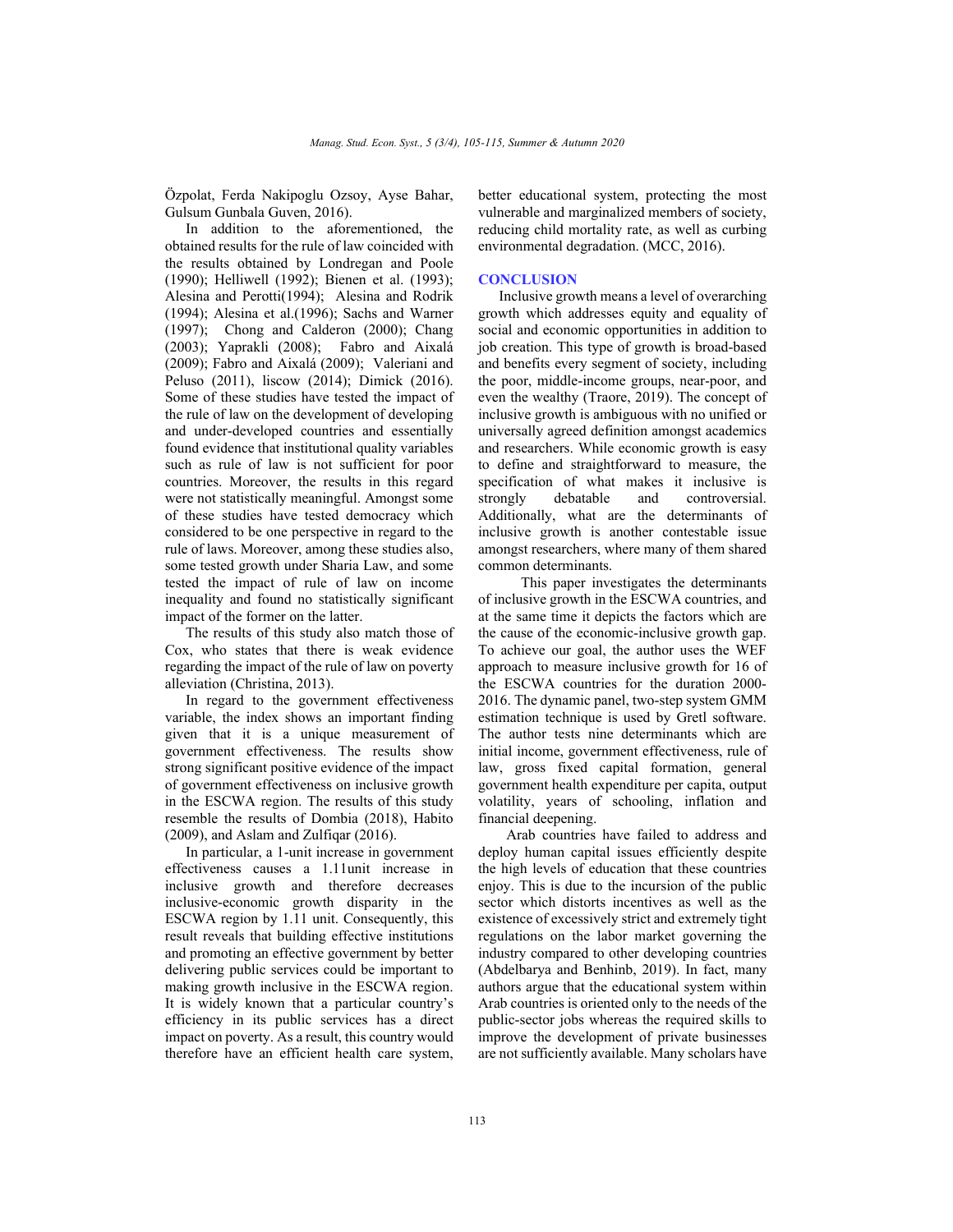emphasized the significant role that education attainment plays on development (Abdelbarya and Benhinb, 2019).

In this study, both variables related to general governance and investments are statistically significant which means that the effect of institutions could move through investment channels and impact inclusive growth positively. This is only possible if ESCWA countries enhance the quality of their governance given the negative impact of both variables on inclusive growth.

The influence of the quality of governance on inclusive growth runs primarily through its impact on the investment climate of the domestic private businesses (Nabli, 2007). Adequate governance would produce a better business climate for investment and inclusive growth as well as promote endeavors which foster effective implementation of the economic policies.

The conclusion reached by this study is that institutional variables matter for inclusive growth in the Arab Countries and there is an urgent need for it especially after the Arab spring. An established regulatory regime which promotes instead of constraints growth is urgently needed for good governance in the region. The market practices as well as the function of the economy play a key role to determine a country's ability to foster an effective regulatory institution.

The results suggest that inclusive growth implementation is all about governance with its overarching perspectives. Achieving good governance requires accountability, inclusiveness, and transparency in the public affairs management (Nabli, 2007). Better governance mechanisms would improve economic policies which in turn lead to better economic growth and development.

The challenge in regard to Arab countries is that they should strive to achieve better governance. Moreover, they need to strengthen and sustain the capacities, mechanisms, and incentives for what is considered to be more inclusive and accountable public institutions as well as fight for equality and equal participation of all Arab citizens in the society. Governments in Arab countries should apply efficient rules and laws, property rights, more efficient and less corrupt public administration and government.

Consequently, the outcome in the ESCWA region depicts that economic growth should be complemented with effective governmental policies, better rule of law which can benefit all the population and more oriented towards promoting inclusive growth, transparent public administration as well as effective enforcement of the legal system. Furthermore, inclusive growth requires macroeconomic stability by low inflation less than 8 % for both the short and the long run, better investments climate to encourage fixed domestic investment, better business regulations, and effective implementation of governmental policies and institutions which allows all the population to benefit from economic growth. Moreover, to this improvement in the educational skills of the labor force and better health and financial services would be key for fostering inclusive growth in the region. Additionally, for the ESCWA region to achieve high and sustained economic growth that leads to significant job creation will only come if the countries of the region reform their economies to be more marketoriented, as well as give the private sector a leading role. In summary, it can be concluded that designing a development regime in the Arab world is not only possible but is also within reach. Given the famous slogan of the Arab Spring revolution "bread, freedom and social justice" which captures the demands and essence of economic, social, political integrity for Arab citizens. Without the aforementioned reforms, the goals of the uprisings would be threatened to be unsuccessful.

### **REFERENCES**

- Abdelbarya, I. and Benhinb, J. (2019). Governance, Capital and Economic Growth in the Arab Region. *Science Direct*.
- Al-bab.com (2019). *al-bab.com.* Available: https://albab.com/rule-law-arab-world.
- Alekhina, V. and Ganelli, G. (2020). Determinants of Inclusive Growth in ASEAN. *IMF Working Papers*.
- ALI, I. Son, H. H. (2007). Defining and Measuring Inclusive Growth: Application to the Philippine. *Asian Development Bank*.
- Allison, P. (2019). Maximum Likelihood for Cross-Lagged Panel Models With Fixed Effects. *Science Direct*.
- Anand, R., Mishra, S. and Peiris, S. J. (2013). Inclusive Growth: Measurement and Determinants. *International Monetary Fund*.
- Aoyagi, C. and Ganelli, G. (2015). Asia's Quest for Inclusive Growth Revisited . *IMF Working Paper-Asia and Pacific Department* .